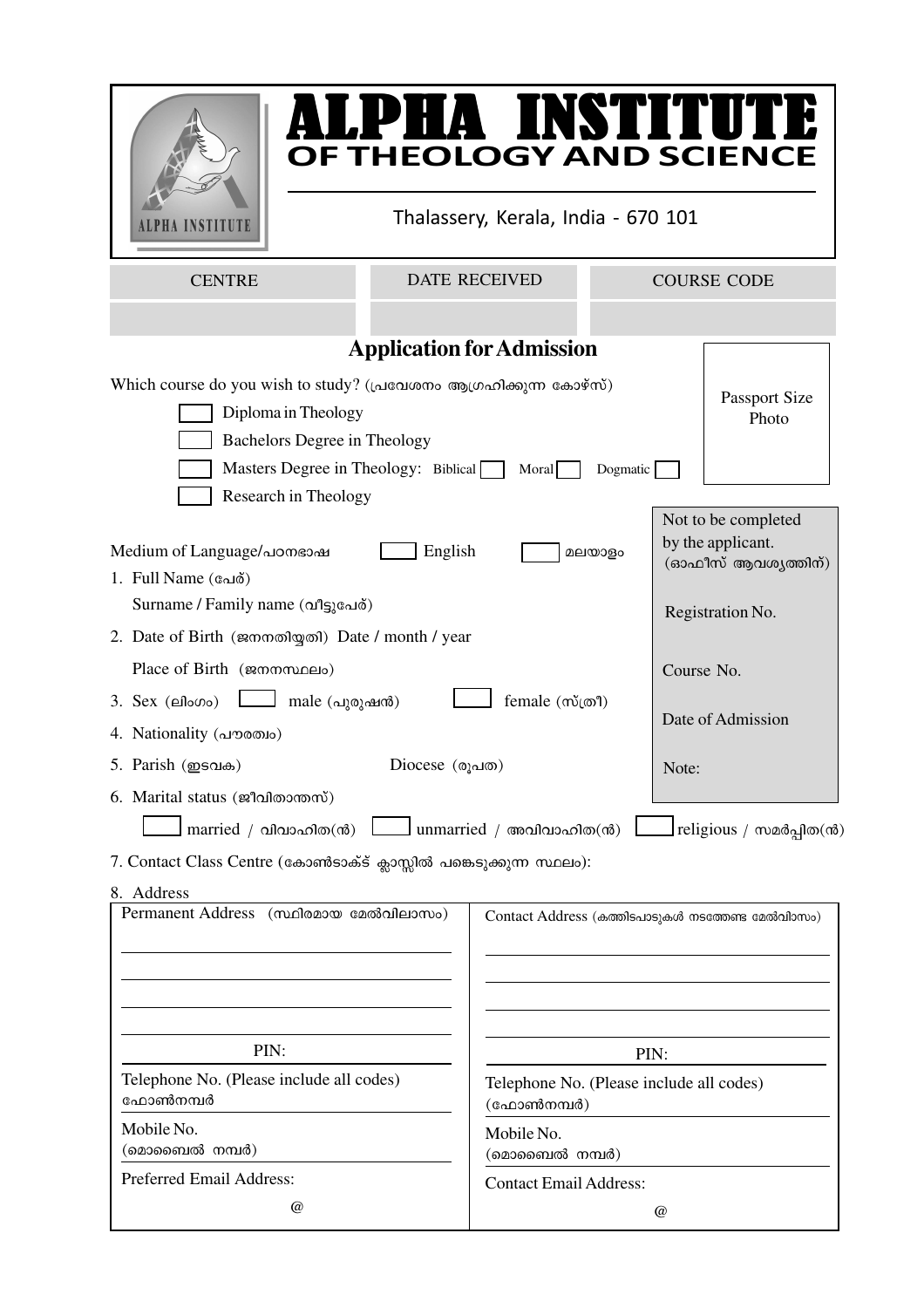## **9. About Your Education** (**ondergoinal** component

#### $HIGH$  SCHOOL LEVEL (ഹൈസ്കുൾ തലം)

| Name of the School<br>(പഠിച്ച സ്കൂൾ) | Year Studied | Overall Result<br>$^{\prime}$ (പഠിച്ച വർഷം) $\mid$ (ലഭിച്ച മാർക്ക് / ശതമാനം) $\mid$ | Completed Course<br>(പൂർത്തിയാക്കിയ കോഴ്സ്) |
|--------------------------------------|--------------|-------------------------------------------------------------------------------------|---------------------------------------------|
|                                      |              |                                                                                     |                                             |
|                                      |              |                                                                                     |                                             |
|                                      |              |                                                                                     |                                             |

#### **HIGHER SECONDARY LEVEL (PDC/+2 Xew)**

| Name of College/School/ Institution<br>Year of Completion<br>(സ്ഥാപനത്തിന്റെ പേര്)<br>(പുർത്തിയാക്കിയ വർഷം) |  | <b>Overall Result</b><br>(ലഭിച്ച മാർക്ക് – ശതമാനം) | <b>Qualifications Gained</b><br>(പാസായ പരീക്ഷ) |
|-------------------------------------------------------------------------------------------------------------|--|----------------------------------------------------|------------------------------------------------|
|                                                                                                             |  |                                                    |                                                |
|                                                                                                             |  |                                                    |                                                |

#### **UNIVERSITY/OTHER 3RD LEVEL INSTITUTION QUALIFICATIONS (casegrance algastamo)**

| Name of University/    | Year of Completion | Course of Study                                                        | <b>Overall Result</b> | Qualification                                                  |
|------------------------|--------------------|------------------------------------------------------------------------|-----------------------|----------------------------------------------------------------|
| Institution            |                    | $\langle$ പൂർത്തിയാക്കിയവർഷം) $\langle$ പൂർത്തിയാക്കിയ പഠനം) $\langle$ |                       | (മാർക്ക് - ശതമാനം) $ \text{Gained (eisl)}\text{d}(\text{ol}) $ |
| (സർവ്വകലാശാലയുടെ പേര്) |                    |                                                                        |                       |                                                                |
|                        |                    |                                                                        |                       |                                                                |
|                        |                    |                                                                        |                       |                                                                |
|                        |                    |                                                                        |                       |                                                                |
|                        |                    |                                                                        |                       |                                                                |

### PENDING QUALIFICATIONS/ COURSES UNDERGOING (ഇപ്പോൾ പഠിച്ചുകൊണ്ടിരിക്കുന്നവ)

| Name of Institution          | Year started         | Date Due             | Subjects Studying     |
|------------------------------|----------------------|----------------------|-----------------------|
| സ്ഥാപനത്തിന്റെ പേര്) $\vert$ | (പഠനം ആരംഭിച്ച വർഷം) | (അവസാനിക്കുന്ന വർഷം) | (പഠിക്കുന്ന വിഷയങ്ങൾ) |
|                              |                      |                      |                       |
|                              |                      |                      |                       |
|                              |                      |                      |                       |

#### **10. THEOLOGICAL STUDIES (ออสาเตวาญ)**

| Name of Institution<br>' (സ്ഥാപനത്തിന്റെപേര്) | Year of Completion<br>(പൂർത്തിയാക്കിയവർഷം) | Course of Study<br>(പുർത്തിയാക്കിയ പഠനം) | <b>Overall Result</b><br>(മാർക്ക് - ശതമാനം) | Qualification Gained<br>(ലഭിച്ച ഡിഗ്രി) |
|-----------------------------------------------|--------------------------------------------|------------------------------------------|---------------------------------------------|-----------------------------------------|
|                                               |                                            |                                          |                                             |                                         |
|                                               |                                            |                                          |                                             |                                         |
|                                               |                                            |                                          |                                             |                                         |

#### **11. ABOUT YOUR EMPLOYMENT /VOLUNTARY WORK**  $\epsilon$ **ខ្លួរeil സംബന്ധമായ വിവരങ്ങൾ**

| Name of Organisation (ജോലി ചെയ്യുന്ന സ്ഥാപനം) | Year (വർഷം) from (മുതൽ) To (വരെ) | Position (തസ്തിക) |  |
|-----------------------------------------------|----------------------------------|-------------------|--|
|                                               |                                  |                   |  |
|                                               |                                  |                   |  |
|                                               |                                  |                   |  |
|                                               |                                  |                   |  |

*NB: An electronic version or hard copy of the OFFICIALLY AUTHENTICATED copy of each Certificates/ diplomas must be enclosed with the application (അപേക്ഷയോടൊപ്പം എല്ലാ സർട്ടിഫിക്കറ്റുകളുടേയും കോപ്പികൾ അയക്കേണ്ടതാണ്)*